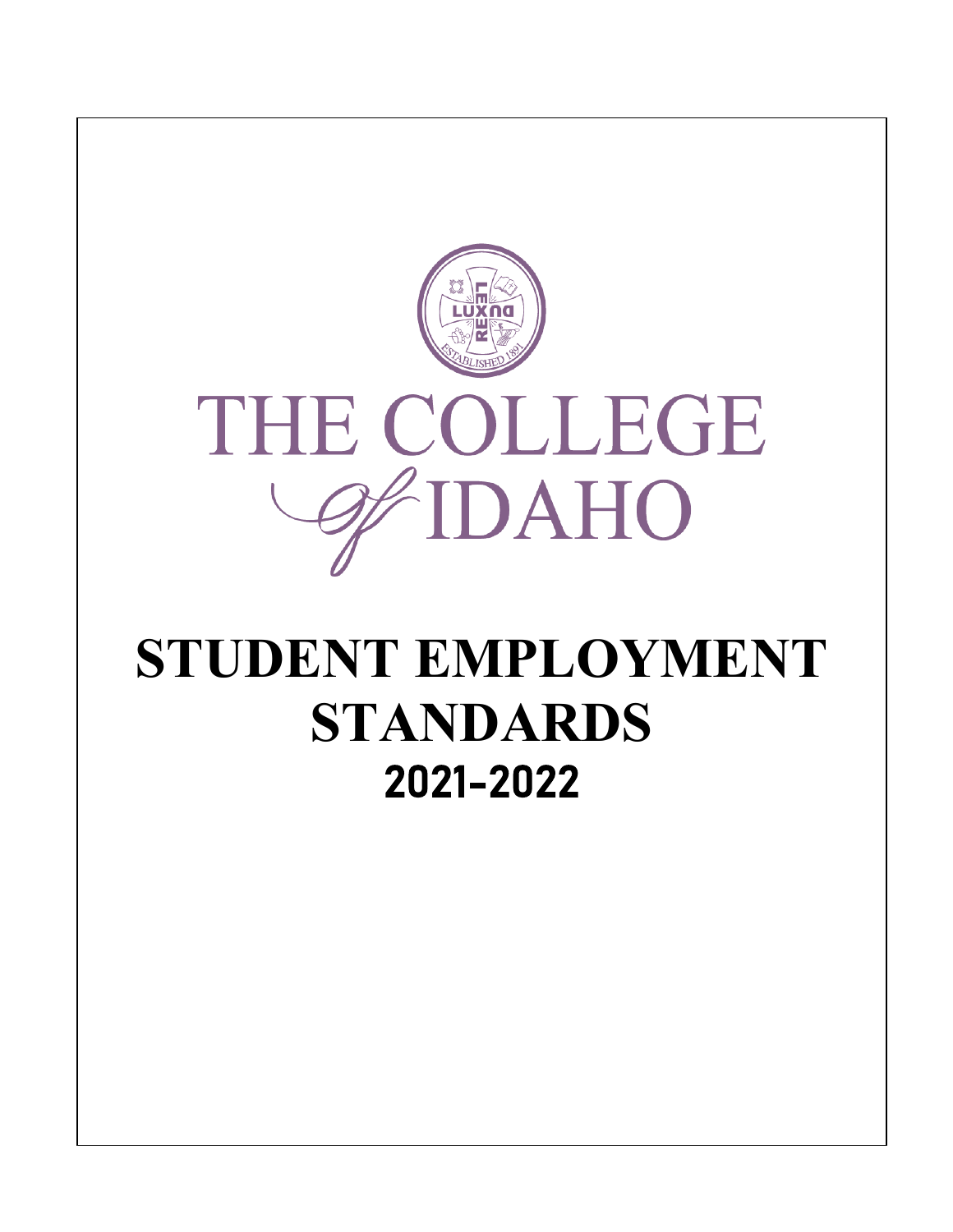## **OVERVIEW**

Students at The College of Idaho may be hired for temporary, part-time employment, based on qualifications, experience, and need-based financial aid awards.

The College of Idaho has four (4) different types of student employment:

- − Federal/Idaho Work Study (FWS or IWS) is a financially need-based award for students that met the FASFA requirements and is awarded by the Student Financial Aid Service Department.
- − Institutional Work Study (also referred to as The College Work-Study Program (CWP)) is awarded by the Student Financial Aid Department typically to Davis Scholars.
- − Student Wage Positions (SWP) refers to positions that are paid by The College's departmental budgets. Such positions are not awarded by the Student Financial Aid Service Department.
- − Grant-Funded Positions (GFP) refers to position that are funded by grants, donations or other award/scholarship funding. Such positions are not awarded by the Student Financial Aid Service Department.

Employment opportunities will be posted on the campus job board, [Handshake,](https://collegeofidaho.joinhandshake.com/login?ref=app-domain) which allows students an opportunity to create a professional profile, as well as view and apply for jobs.

It is important to note that many posted employment opportunities require submission of a resume and cover letter and completion of an interview. For guidance on how to develop a resume and cover letter and tips on how to prepare for an interview, visit The College's [Career Prep Resources](https://www.collegeofidaho.edu/academics/career/career-prep-resources) webpage.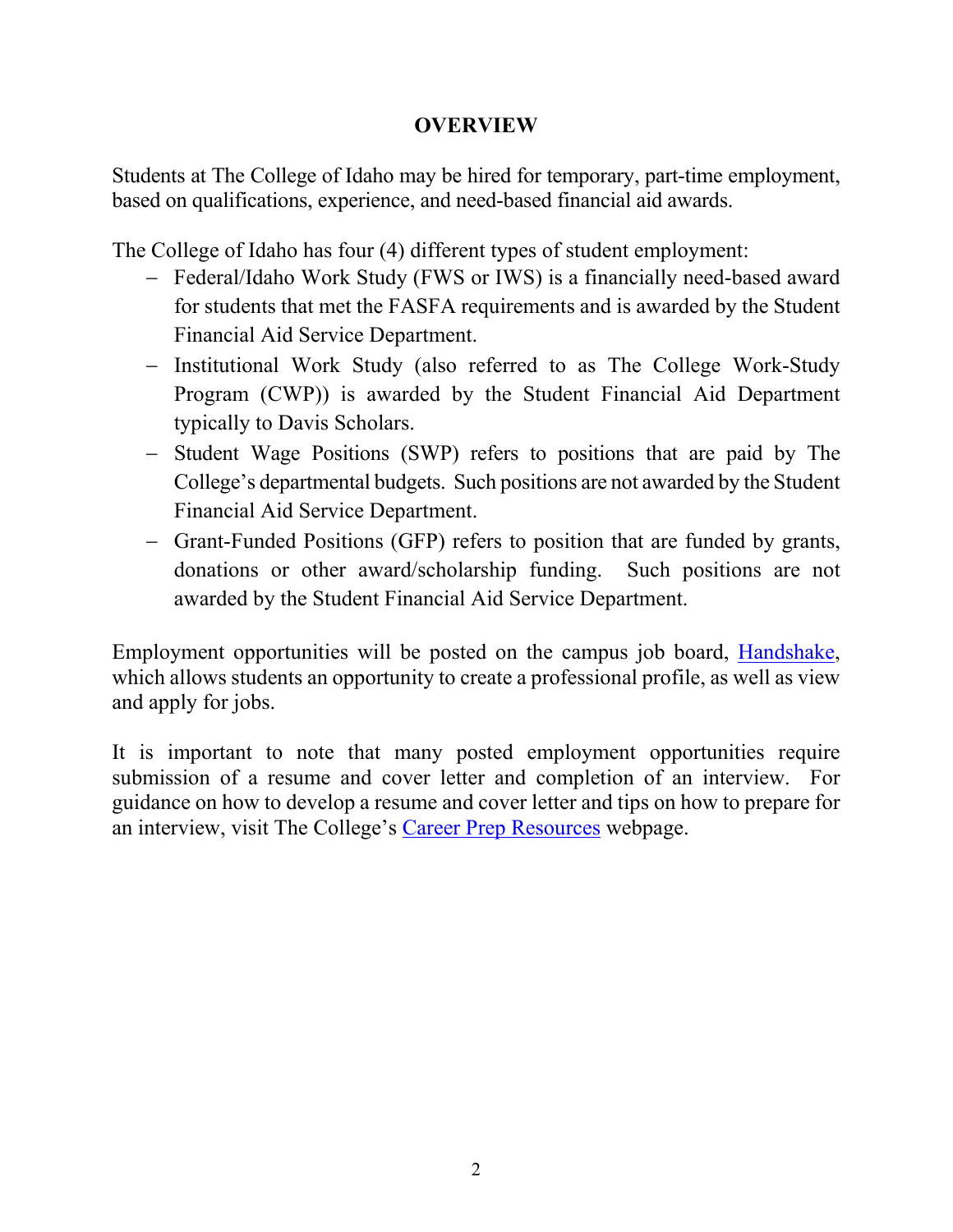### **POLICIES & PROCEDURES**

Students are allowed employment in only one (1) FWS/IWS/CWP position at a given time. However, a student employee may hold a FWS/IWS/CWP position and a SWP or a GFP position simultaneously or multiple SWP or GFP positions simultaneously. There is one exception under which a student may hold two (2) FWS/IWS/CWP positions simultaneously – in the instance that the first FWS/IWS/CWP position will not provide the student with sufficient hours to subsume the student's entire FWS/IWS/CWP award, which must be acknowledged by the supervisor of the first FWS/IWS/CWP position and must be verified by Human Resources before the student is approved to take on a second FWS/IWS/CWP position.

#### **PAY**

If a position qualifies as both a FWS/IWS/CWP position and a SWP position, and if a student who secures such a position is eligible for FWS/IWS/CWP funding, the position will be deemed a FWS/IWS/CWP position. Once the student exhausts their award for the year, the student must be immediately terminated from the FWS/IWS/CWP program. The relevant department is responsible for 100% of earnings above and beyond the FWS/IWS/CWP yearly award maximum. The department supervisor has the option to rehire the student as a regular student employee (i.e. in an SWP position that is 100% departmentally funded), or cease employing the student all together.

All student employment pay rates for FWS/IWS/CWP/SWP students will be paid based on the pay scale chart below and will be equalized across positions (rather than based on the student's year in college). The vast majority of student employment will be compensated at the \$10/hour rate. Positions that (i) require specific expertise/knowledge/skill; (ii) require students to lead/supervise other students; and/or (iii) require manual labor will be paid at a higher rate. Placement of positions in the appropriate wage tier are determined by Human Resources, not the hiring supervisor. The only exception to the below pay rates/process is with respect to GFPs, the compensation for which are dictated by the terms of the grant/donation/award and may be paid hourly or via a stipend.

| <b>STUDENT EMPLOYMENT PAY SCALE</b> |              |  |         |  |
|-------------------------------------|--------------|--|---------|--|
| <b>PAY LEVEL</b>                    |              |  |         |  |
| <b>WAGE/HOUR</b>                    | \$10.<br>.00 |  | \$10.50 |  |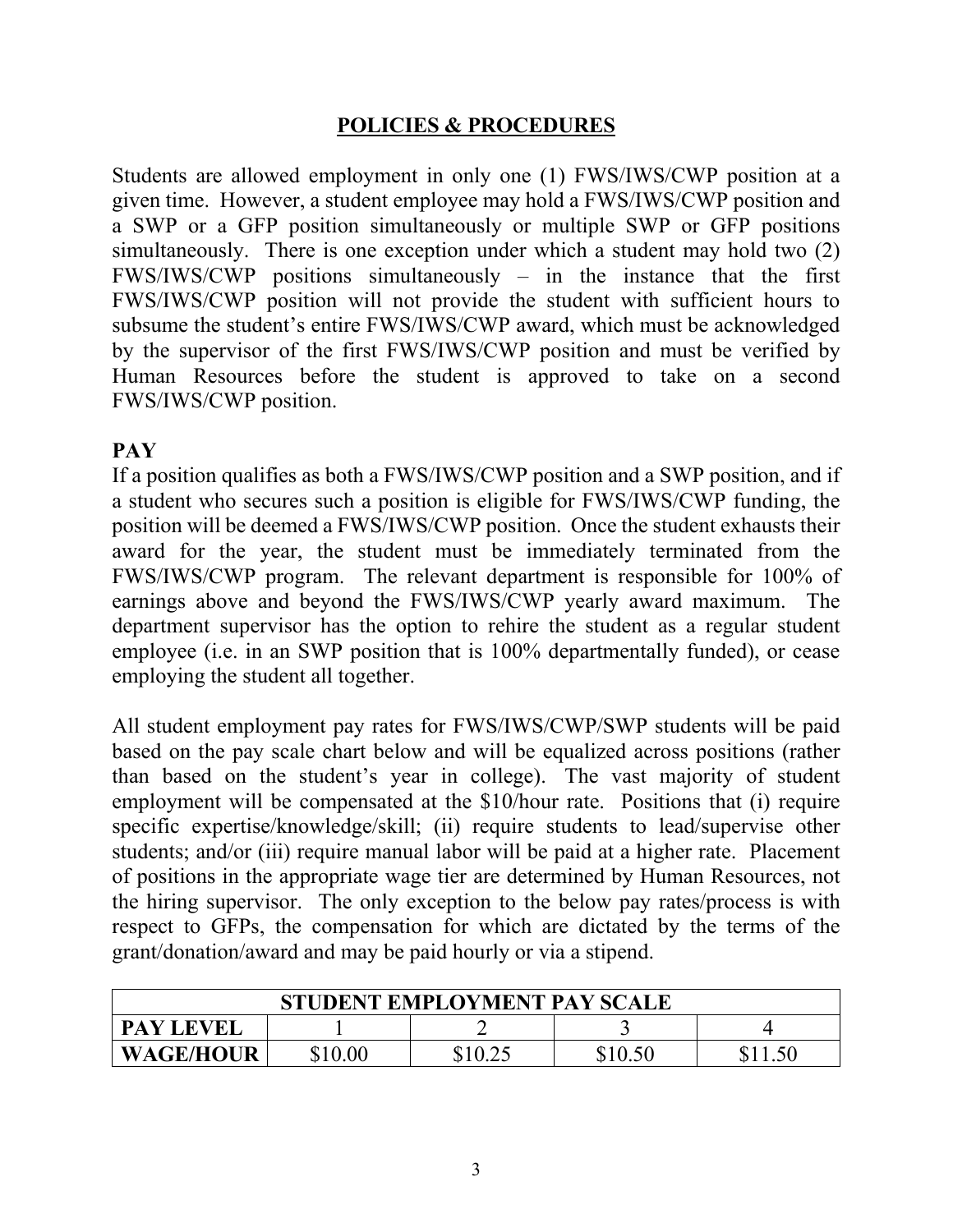# **HOURS**

Per College policy, FWS guidelines and DHS regulations, student employees may not work more than **20 hours per week total** when classes are in session – this includes a combination of all FWS/IWS/CWP/SWP/GFP positions. Scheduled hours are determined by department budgets, financial award amounts, and FWS and DHS guidelines. During scheduled school breaks, which for The College includes its fall break, winter break, spring break and summer break, students are permitted to work a maximum of 40 hours per week. However, students in positions funded by FWS/IWS may NOT work on a College holiday and may NOT work during any College closures (including inclement weather days).

# **REMOTE, EVENING & WEEKEND WORK**

During the 2021-2022 academic year, all four (4) employment types are eligible for student employment opportunities that allow for remote work as long as the job tasks can be performed remotely, and there is documented supervision. Similarly, all four (4) employment types are eligible for student employment opportunities that allow for work in the evenings and on the weekends so long as there is documented supervision.

# **START & END DATES**

With the exception of incoming freshman students, students working in FWS/IWS/CWP positions may begin working as early as September 1, 2021 – the first day of classes. If a student has been award FWS/IWS/CWP for the spring semester only, the student may begin working on the first day of class for the spring semester and may not work in a FWS/IWS/CWP position during the winter break.

For incoming freshman students, pursuant to The College's YOTE Work Program survey, which describes entry-level FWS/IWS/CWP positions, students may be matched with a student employment position. Incoming freshman working in FWS/IWS/CWP positions may not begin working until Monday, September 27, 2021 and must participate in a scheduled orientation prior to beginning their position.

SWP and GFP positions may begin at any time throughout the academic and calendar year; however, it is recommended that such positions align with the academic calendar.

# **EMPLOYMENT PAPERWORK & REQUIREMENTS**

Upon securing a student employment position, students must review, complete and return to HR (email [screnshaw@collegeofidaho.edu\)](mailto:screnshaw@collegeofidaho.edu) the following documents:

- − The College's Student Employment Standards Certification
- − The College's Employment Packet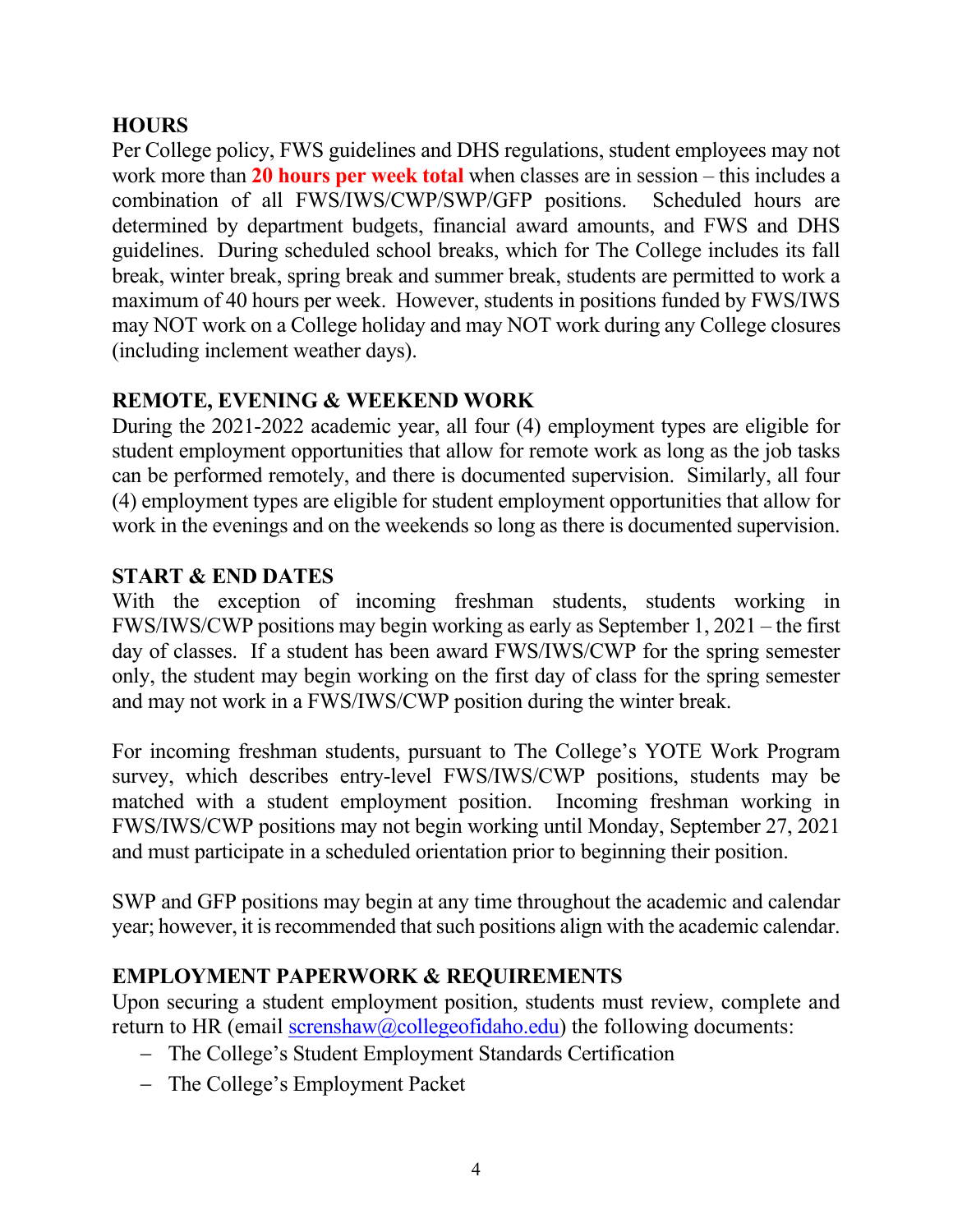- o C of I Confidentiality Agreement
- o Confidentiality FERPA Notice Policy
- o Preventing Sexual Harassment Training and Policy
- o I-9 Employment Acceptable Documents Form (with appropriate **original and unexpired** identification, *see* [Lists of Acceptable](https://www.uscis.gov/i-9-central/form-i-9-acceptable-documents)  [Documents\)](https://www.uscis.gov/i-9-central/form-i-9-acceptable-documents) (requires an in-person meeting with HR)
- − W-4 Tax Withholding Forms (Federal and Idaho)

Additionally, in order to work on-campus or off-campus, all students must have a social security number (SSN). As such, if a student does not have a SSN, the student must contact HR [\(screnshaw@collegeofidaho.edu\)](mailto:screnshaw@collegeofidaho.edu) as soon as the student secures a position to complete the [SSN Application](https://www.ssa.gov/forms/ss-5.pdf) and participate in the required in-person meeting with the U.S. Social Security Administration.

Employees residing in the United States that have not previously worked for The College of Idaho and are not in (and will not be) in Idaho prior to beginning their remote position with The College will be required to follow the remote process in completing the Form I-9. This process includes sourcing and obtaining notary services and mailing the completed documents to the Human Resources Office. Students must notify the Human Resources Office [\(screnshaw@collegeofidaho.edu\)](mailto:screnshaw@collegeofidaho.edu) if they require this remote process.

Employees residing outside of the United States that have not previously worked for The College of Idaho will not be eligible for employment. However, if students have worked for The College of Idaho in the last calendar year and are residing remotely, such students are eligible to work. However, such students MUST have a banking institution in the United States and have direct deposit set up in Self Service prior to the  $12<sup>th</sup>$  of the month in which they begin working.

All employment processes for new hire or returning employees must be fully completed with the Human Resources Office prior to the employees first day of work.

The Human Resources Office, which is located on the  $4<sup>th</sup>$  floor of Sterry Hall in  $\#402$ , no longer supports unscheduled meetings or drop-in service hours and therefore requires employees to make an [appointment.](https://calendly.com/cofihr/employment-paper-work) For questions, please contact [screnshaw@collegeofidaho.edu](mailto:screnshaw@collegeofidaho.edu) or (208) 459-5685.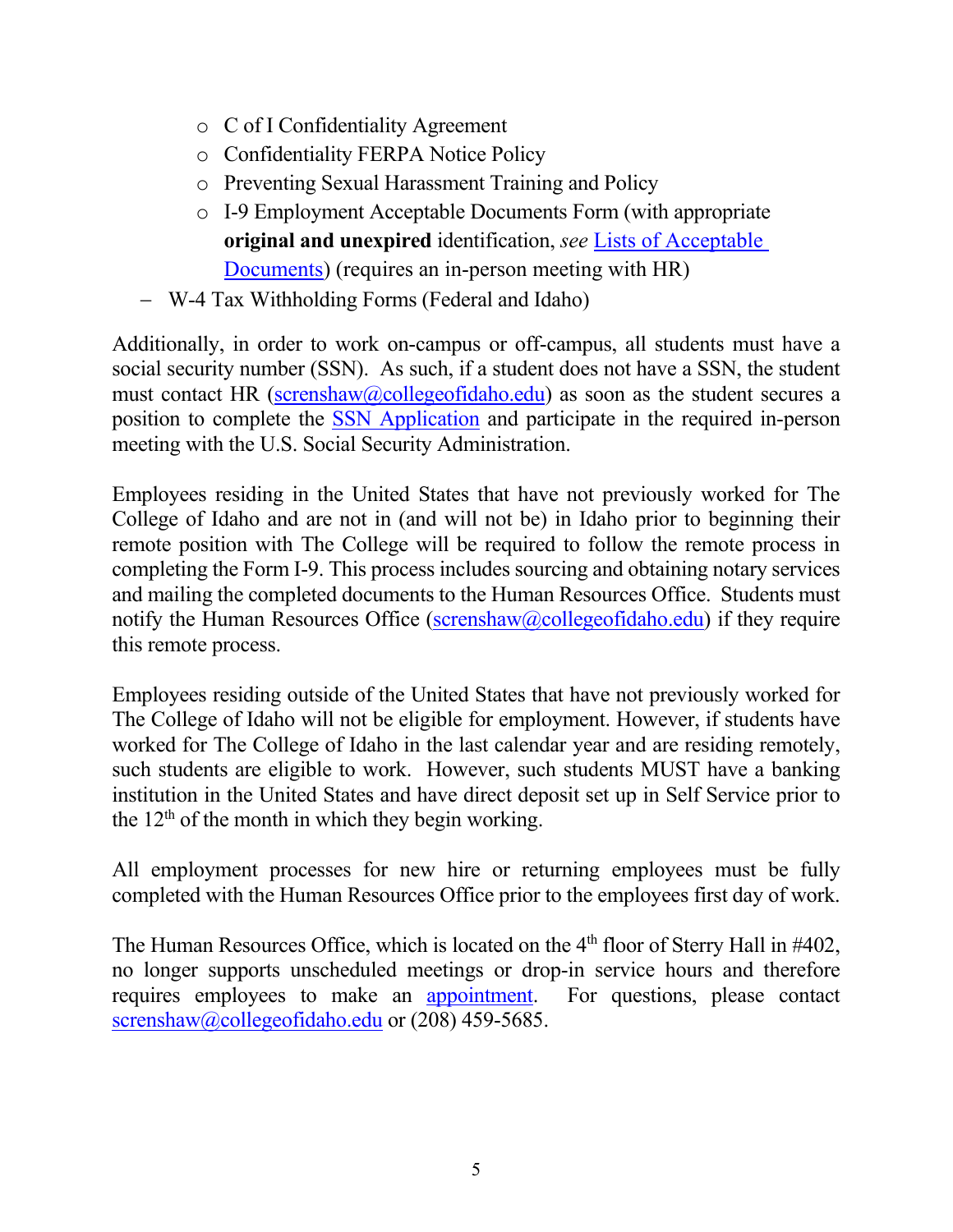# **EMPLOYMENT STANDARDS & INFORMATION**

# **OBLIGATIONS & RESPONSIBLITIES**

# **ATTENDANCE**

Regular attendance is required for all College employees. Employees are expected to report to work on time. If, for any reason, an employee is unable to report for work at their scheduled time, they are expected to notify their supervisor as far in advance as possible so that arrangements can be made to cover their responsibilities. *Excessive absenteeism could be grounds for dismissal.* 

# **TRAINING**

Training sessions may, from time to time be provided by The College or the supervisor to promote quality service to our students, faculty, staff and the community. If training is required to perform a position, the student employee *will be required* to attend (virtually or in person). Employees will be paid for all required training.

## **DRESS CODE**

Employees must adhere to the dress code established by the supervisor for the department. Employees are expected to maintain appropriate standards of grooming, personal hygiene and dress.

#### **CONDUCT**

Employees are expected to conduct themselves in a professional and ethical manner at all times. Employees are not to engage in behavior that would be detrimental to The College's interests and/or reputation.

Employees may have access to information about The College of Idaho, staff, faculty and students which is strictly confidential. This information must not be revealed to anyone not specifically authorized by The College to have it. Failure to protect confidential information may be subject to formal disciplinary action, up to and including dismissal.

#### **HARASSMENT**

Unlawful harassment based on sex, race, color, age, religion, disability, national origin, veteran status, sexual orientation, gender identity, or any other basis protected by law will not be tolerated.

Any member of the college community who believes he, she or some other member of the college community is a victim of harassment by any member of the Board of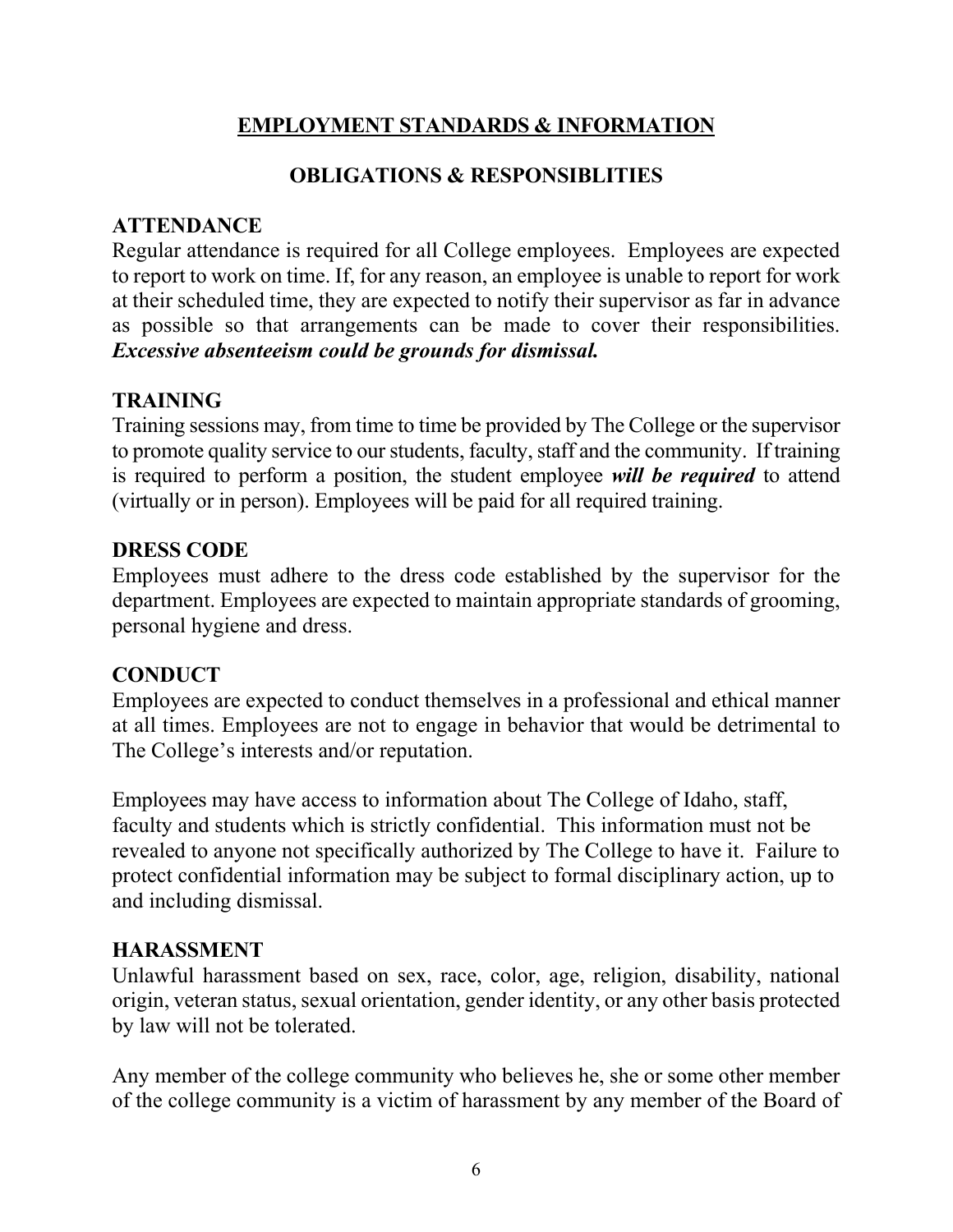Trustees, administrator, member of the staff or faculty, employee, student, volunteer, non-College of Idaho employee or any other person in connection with The College shall promptly report the matter to the attention of his/her immediate supervisor, the Department of Human Resources, Vice President of Student Affairs or Provost/Dean of the Faculty. In every case, the Department of Human Resources should be notified of the report to ensure a thorough and prompt investigation, if appropriate. However, the campus disciplinary system applies for investigation and resolution of complaints of harassment made against a student, unless the complaint involves conduct by a student who also is employed by the college and relates to that student's conduct as an employee. If a student believes he or she or some other member of the student community has been the victim of harassment by another student, a complaint should be made as outlined in the campus disciplinary system.

## **BREAK PERIODS**

Employees shall take one 20-minute break for each consecutive four (4) hours of working time. The break should occur near the midpoint of the four-hour period.

Employees shall be allowed a meal period of at least 30 minutes after five (5) consecutive hours of work. Meal period is not considered compensated working time.

# **LEAVES**

Employees are not eligible for vacation, sick leave, or payment thereof.

# **TIMESHEETS**

It is required that all student employees keep accurate records of the hours worked in their student employment position. This ensures that student employees received full credit for the work completed and that their pay is correctly computed. As such, **timesheets must be filled out DAILY**. Timesheets are located in [Self Service,](https://selfservice.collegeofidaho.edu/Student/Account/Login?ReturnUrl=%2fStudent) under Employee, Time Entry. All weekly timesheets must be submitted to supervisors on or before the  $20<sup>th</sup>$  of each month, with exceptions in November, December, and May when employees will be required to submit timesheets earlier.

*All employees are responsible for the accuracy, completeness, and timely submission of their timesheets. Not completing or not accurately reporting hours worked on one's timesheets – whether underreporting or overreporting one's hours – is illegal and could be grounds for termination.* 

Be mindful of the monthly email reminder sent by the Payroll Accountant notifying employees and supervisors of when timesheets are due. *If you do not complete, or submit your timesheet within the designated timeframe, payment will be delayed.*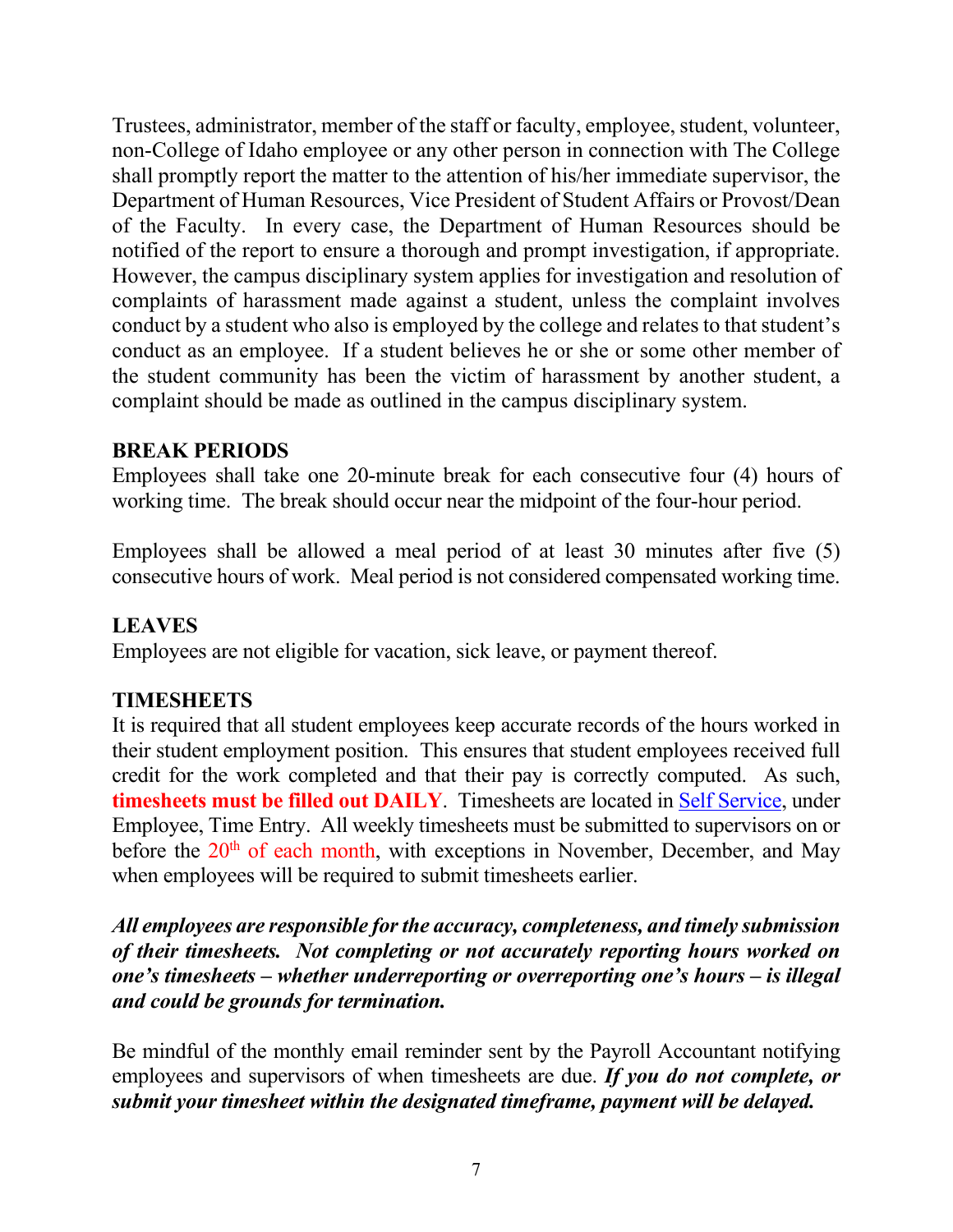# **PAYMENT & TAXES**

# **PAYDAYS**

The College of Idaho pays its employees on a monthly basis the last business day (M-F) of each month, with the exception of earlier paydays in December and June. Compensation includes all wages for all hours worked from the  $24<sup>th</sup>$  of the previous month through the 23<sup>rd</sup> of the current month. Students are FICA exempt. Federal and State taxes are withheld per the information provided by the employee on the W-4 forms.

## **DIRECT DEPOSIT**

The College of Idaho encourages all of its employees to use direct deposit as the method of payment for their employment; however, for employees, including students, who are residing outside of the United States, direct deposit is mandatory.

Student employees may set up their own direct deposit through the Self [Service](https://selfservice.collegeofidaho.edu/Student/Account/Login?ReturnUrl=%2fStudent) application. Banking information set up prior to the  $12<sup>th</sup>$  of the month will be deposited into the account the last business day of that month and thereafter. Students will need to review their direct deposit at the beginning of each academic year to ensure their banking information is still accurate.

#### **TAXES**

The money student employees earn from FWS/IWS, CWP, SWP and GFP positions is generally subject to federal and state income tax, but typically exempt from FICA taxes (provided the student employee is enrolled full time and complies with the required hours per week for student employment). The amount of student employee's tax liability will depend on the student employee's personal tax bracket.

#### **TAX DOCUMENTS**

Student employees may elect to receive their end of the year tax documents electronically. To do so, student employees will need to access the Self Service application, find the Tax Information module, and click the Consent button. In addition, student employees will be able to access their archived documents from previous years.

#### **BENEFITS & NATURE OF EMPLOYMENT**

#### **INSURANCE**

[Student health insurance](https://www.collegeofidaho.edu/student-life/wellness/student-health-services/health-insurance) information is available to all students attending The College of Idaho.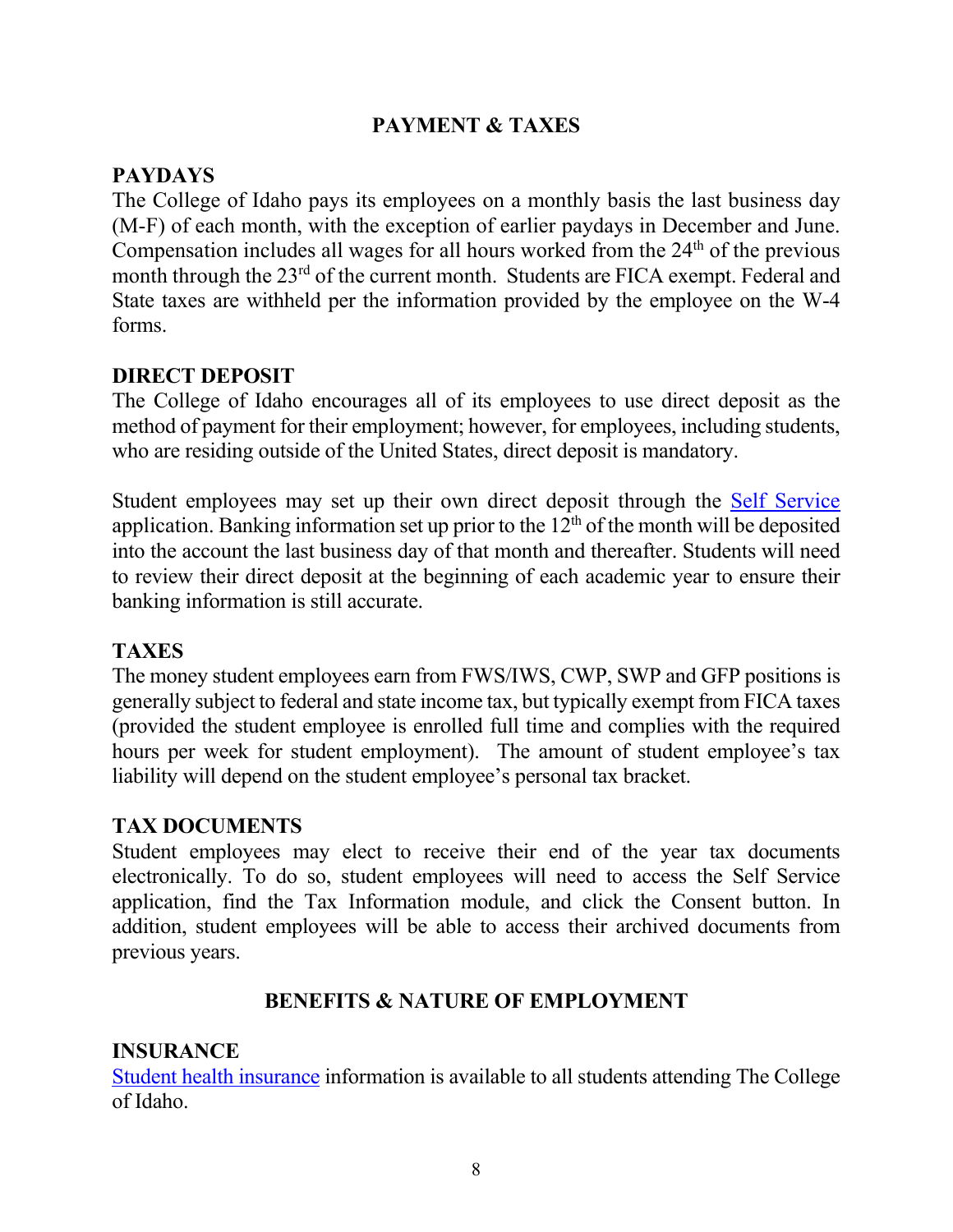# **WORK ACCIDENTS**

All work-related injuries or illnesses arising from an accident that occurred while working, must be reported to the supervisor and Campus Safety immediately by the individual employee and the witness(es), regardless of whether or not medical treatment is necessary.

# **OTHER FRINGE BENEFITS**

Student employees are considered temporary employees of The College and therefore are not entitled to the fringe benefits that may from time to time be provided to other regular employees.

#### **TERMINATION**

Employment is "at will", meaning that either the employee or The College may terminate the employment relationship at any time with or without notice or cause. Upon separation from service employees must return all assigned College property, and when applicable submit a timesheet with the final hours worked.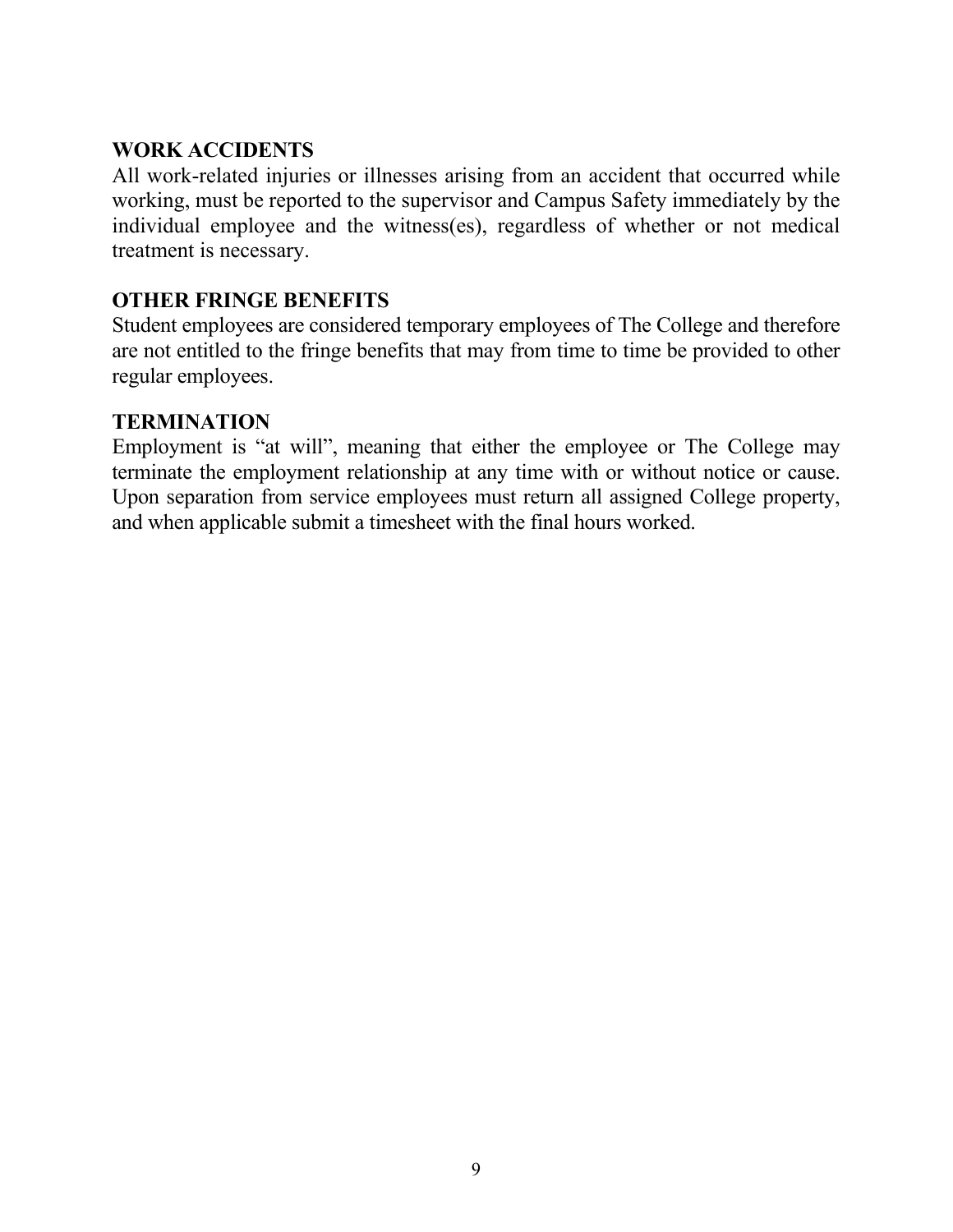## **CERTIFICATION**

**I HAVE RECEIVED A COPY OF THE STUDENT EMPLOYMENT STANDARDS OF THE COLLEGE OF IDAHO AND UNDERSTAND I AM RESPONSIBLE FOR READING AND COMPLYING WITH GUIDELINES CONTAINED THEREIN. I ALSO UNDERSTAND THAT STUDENT EMPLOYEES ARE PART-TIME, TEMPORARY EMPLOYEES AT THE COLLEGE OF IDAHO.**



**\_\_\_\_\_\_\_\_\_\_\_\_\_\_\_\_\_\_\_\_\_\_\_\_\_\_\_\_\_\_\_\_\_\_\_ \_\_\_\_\_\_\_\_\_\_\_\_\_\_\_\_\_\_\_\_\_\_\_\_\_\_**

## **I WILL ABIDE BY THE TERMS OF THE ABOVE STATEMENTS.**

**NAME (Typed or Printed)**

**\_\_\_\_\_\_\_\_\_\_\_\_\_\_\_\_\_\_\_\_\_\_\_\_\_\_\_\_\_\_\_\_\_\_\_** 

**SIGNATURE DATE**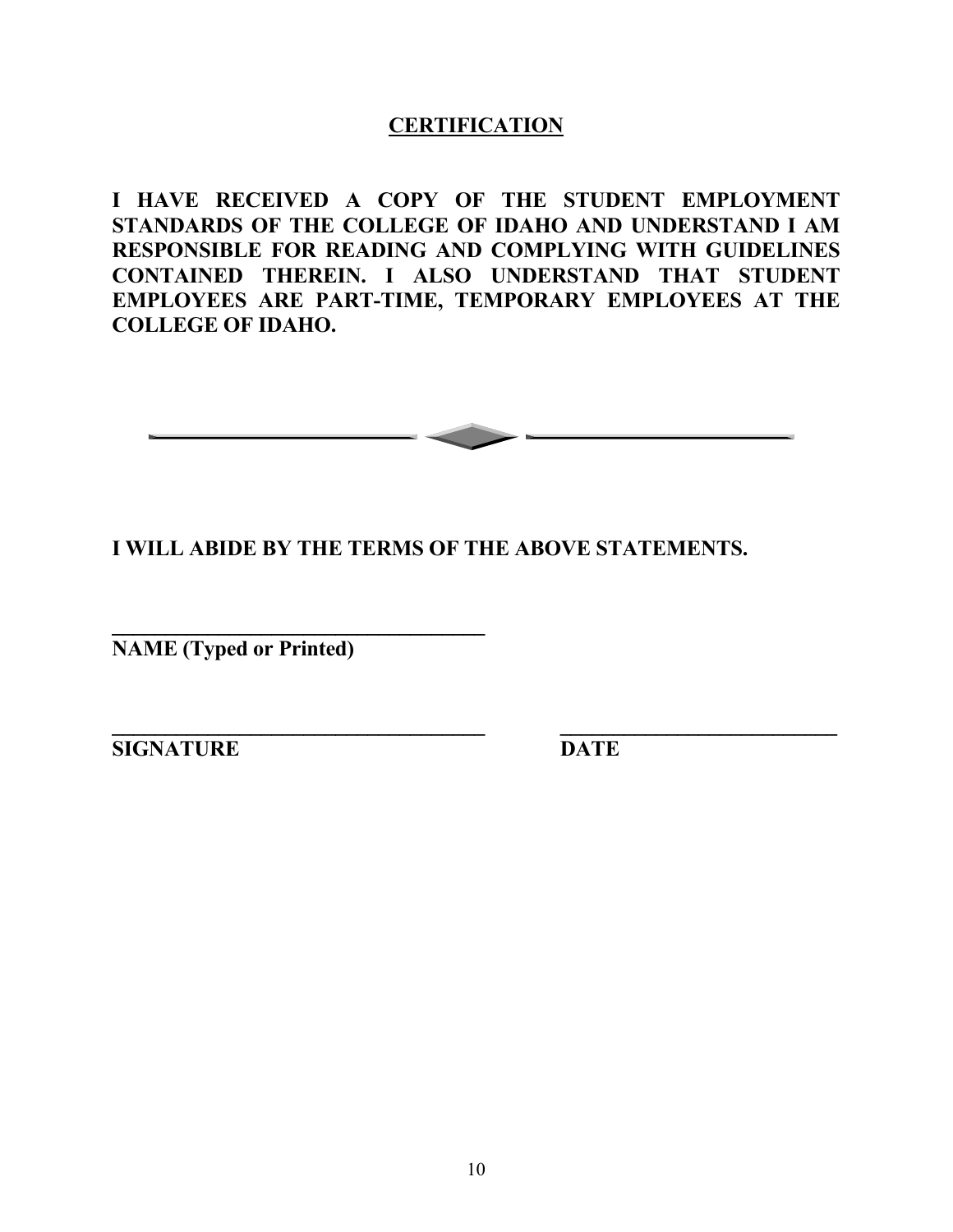# **ADDENDUM A**

#### **Employment Guidelines for F-1 Visa Students**

*\*The information below is intended as a guide and is in no way conclusive. Please contact The College's Primary Designated School Official for the most up-to-date employment guidelines for F-1 Visa students.*

#### **1. Am I allowed to work in the U.S.?**

In order to maintain valid F-1 status, a student can only work in the U.S. if authorized to do so by either the Primary Designated School Official (PDSO) and/or the Department of Homeland Security (DHS).

On-Campus Employment. A student in F-1 status does not need any special permission or authorization to work on campus.

Off-Campus Employment. A student in F-1 status is not permitted to work off-campus without receiving PRIOR authorization from the PDSO and/or DHS. There are three types of authorization permitting work off-campus:

- a. Internships under Curricular Practical Training (CPT).
- b. Work in a field related to your degree under post-completion Optional Practical Training (OPT), which is described as *"temporary employment for practical training directly related to the student's major area of study."*
- c. Work authorized under "Economic Hardship," which is granted to a student with documented proof of an unforeseen hardship situation that prevents the student from meeting their financial obligations (e.g., school fees, medical bills, etc.). Approval though is not guaranteed.

Each of the above requires the student to be currently maintaining valid F-1 status. A student who is out of status is **not** eligible for employment.

#### **2. I have been offered an on-campus job. What do I need to do in order to start working?**

To work in the U.S., you need to have a Social Security Number (SSN). SSNs are free; however, you need to be in valid F-1 status to be eligible for a SSN. You may **not** begin working without first obtaining a SSN. As such, you should complete the requisite paperwork immediately after being offered the job. Please consult the Human Resources Office to complete the SSN process.

#### **3. How many hours can I work?**

A student in F-1 status is limited to working no more than 20 hours per week when school is in session. Forty (40) hours is the limit to the number of hours during scheduled school breaks, which for The College includes its fall break, winter break, spring break and summer break. Scheduled hours are determined by department budgets and DHS guidelines.